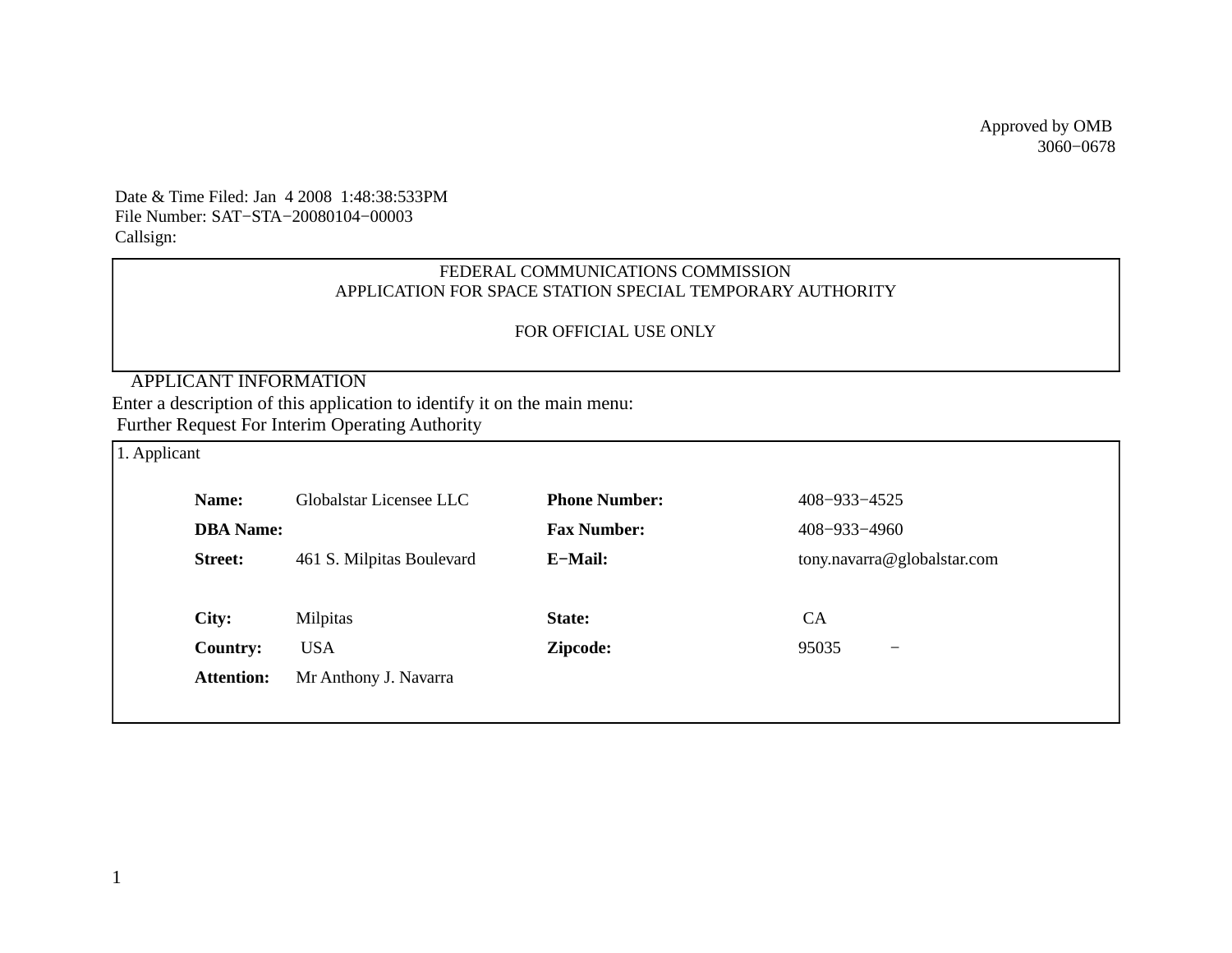| 2. Contact                                                                                                                                                                                                                                                                                                                          |                           |                      |                                       |  |  |  |
|-------------------------------------------------------------------------------------------------------------------------------------------------------------------------------------------------------------------------------------------------------------------------------------------------------------------------------------|---------------------------|----------------------|---------------------------------------|--|--|--|
| Name:                                                                                                                                                                                                                                                                                                                               | Globalstar Licensee LLC   | <b>Phone Number:</b> | 408-933-4525                          |  |  |  |
| <b>Company:</b>                                                                                                                                                                                                                                                                                                                     |                           | <b>Fax Number:</b>   | 408-933-4960                          |  |  |  |
| <b>Street:</b>                                                                                                                                                                                                                                                                                                                      | 461 S. Milpitas Boulevard | E-Mail:              | tony.navarra@globalstar.com           |  |  |  |
| City:                                                                                                                                                                                                                                                                                                                               | Milpitas                  | State:               | CA                                    |  |  |  |
| <b>Country:</b>                                                                                                                                                                                                                                                                                                                     | <b>USA</b>                | Zipcode:             | 95035                                 |  |  |  |
| <b>Attention:</b>                                                                                                                                                                                                                                                                                                                   | Mr Anthony J Navarra      | <b>Relationship:</b> | Same                                  |  |  |  |
| 3. Reference File Number SATSTA2007071300098 or Submission ID<br>4a. Is a fee submitted with this application?<br>If Yes, complete and attach FCC Form 159. If No, indicate reason for fee exemption (see 47 C.F.R.Section 1.1114).<br>Governmental Entity C Noncommercial educational licensee<br>Ο<br>Other(please explain):<br>Ο |                           |                      |                                       |  |  |  |
| 4b. Fee Classification CXW - Space Station (Non-Geostationary)                                                                                                                                                                                                                                                                      |                           |                      |                                       |  |  |  |
| 5. Type Request                                                                                                                                                                                                                                                                                                                     |                           |                      |                                       |  |  |  |
| Change Station Location<br><b>Extend Expiration Date</b><br><b>Other</b>                                                                                                                                                                                                                                                            |                           |                      |                                       |  |  |  |
| 6. Temporary Orbit Location                                                                                                                                                                                                                                                                                                         |                           |                      | 7. Requested Extended Expiration Date |  |  |  |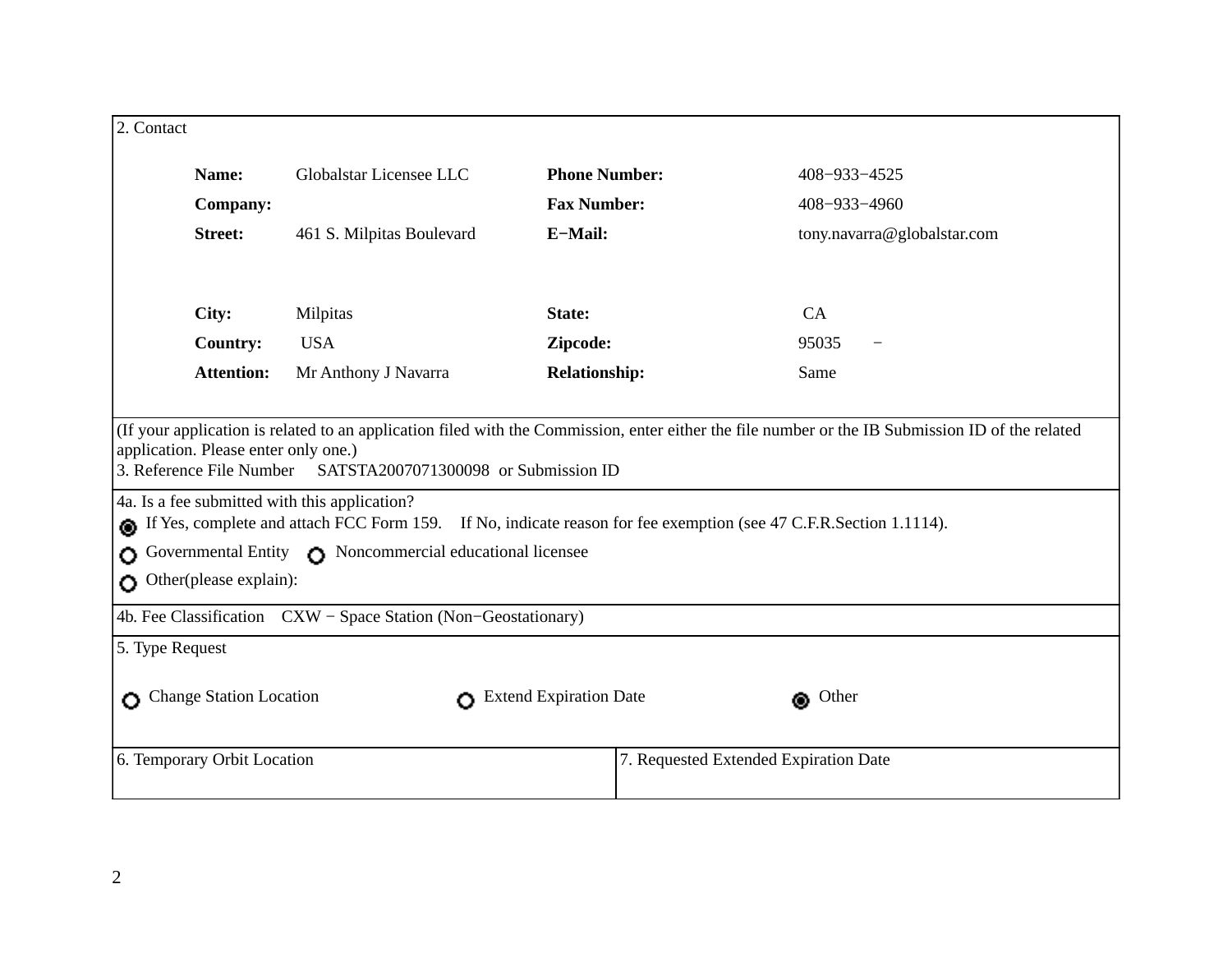|  |  | 8. Description (If the complete description does not appear in this box, please go to the end of the form to view it in its entirety.) |  |
|--|--|----------------------------------------------------------------------------------------------------------------------------------------|--|
|  |  |                                                                                                                                        |  |

|                                 |  |  |  |  |  | Globalstar Licensee LLC requests interim operating authority for an additional 180 days to |  |  |
|---------------------------------|--|--|--|--|--|--------------------------------------------------------------------------------------------|--|--|
|                                 |  |  |  |  |  | provide service with its modified 1.6/2.4 GHz Mobile Satellite Servicess ('MSS')           |  |  |
| constellation, call sign S2115. |  |  |  |  |  |                                                                                            |  |  |

| 9. By checking Yes, the undersigned certifies that neither applicant nor any other party to the application is subject | $\bullet$ Yes | $\bigcap$ No |
|------------------------------------------------------------------------------------------------------------------------|---------------|--------------|
| to a denial of Federal benefits that includes FCC benefits pursuant to Section 5301 of the Anti-Drug Act of 1988,      |               |              |
| 21 U.S.C. Section 862, because of a conviction for possession or distribution of a controlled substance. See 47 CFR    |               |              |
| $1.2002(b)$ for the meaning of " party to the application " for these purposes.                                        |               |              |

| 10. Name of Person Signing              | 11. Title of Person Signing          |
|-----------------------------------------|--------------------------------------|
| William F. Adler                        | $ VP - Legal$ and Regulatory Affairs |
| 12. Please supply any need attachments. |                                      |

| . . | '' | 21 H<br>лин<br>⊿ |
|-----|----|------------------|
|     |    |                  |

## WILLFUL FALSE STATEMENTS MADE ON THIS FORM ARE PUNISHABLE BY FINE AND / OR IMPRISONMENT (U.S. Code, Title 18, Section 1001), AND/OR REVOCATION OF ANY STATION AUTHORIZATION (U.S. Code, Title 47, Section 312(a)(1)), AND/OR FORFEITURE (U.S. Code, Title 47, Section 503).